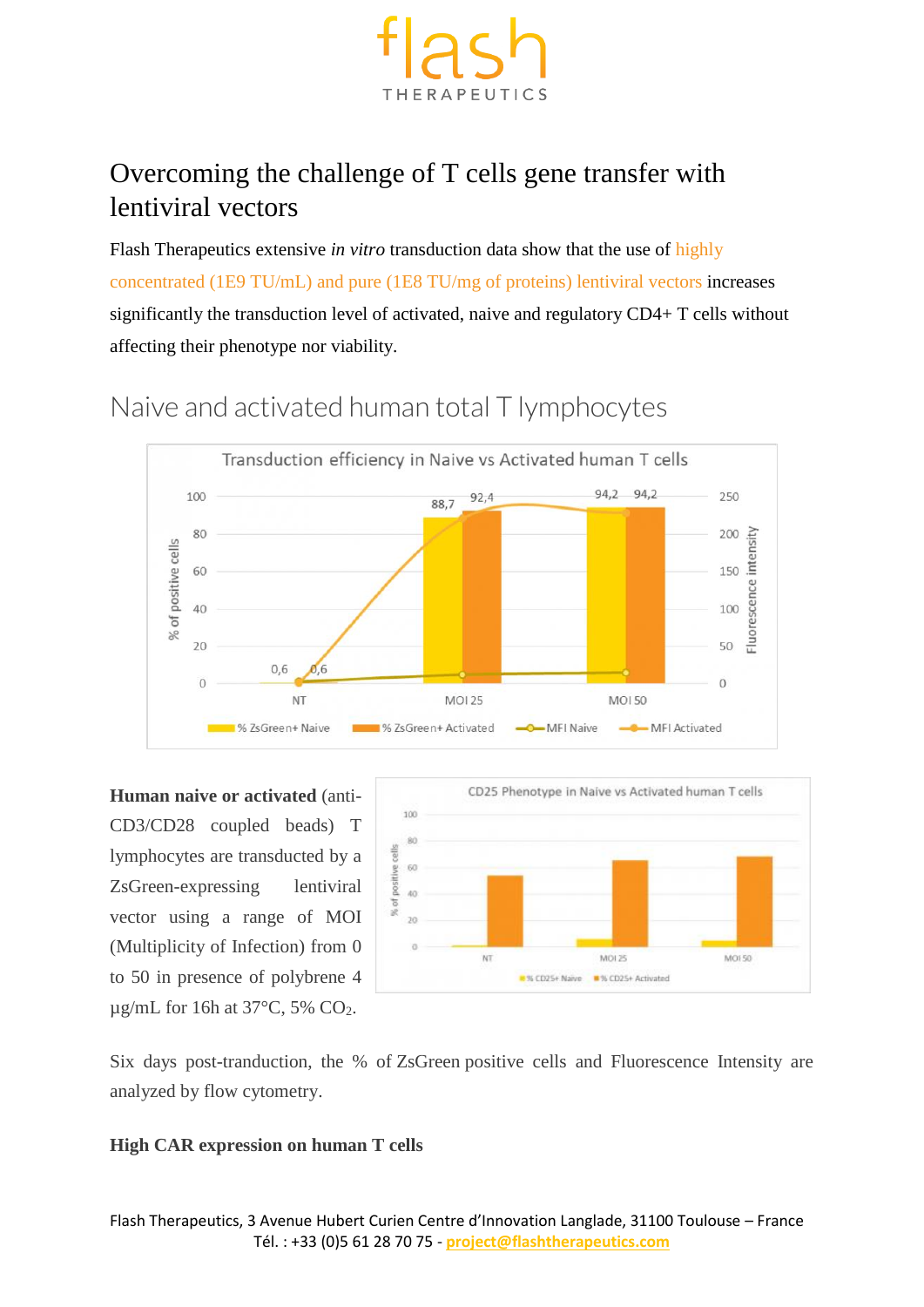

Human activated T lymphocytes harvested from 2 different donors are transduced by a CARexpressing lentiviral vector using a range of MOI (Multiplicity of Infection) from 0 to 50 in presence of polybrene 4 µg/mL for 16h at 37°C, 5% CO2.

Seven days post-transduction, the cells are specifically immune–stained and the % of CAR positive cells and Fluorescence Intensity are analyzed by flow cytometry.



For both donors the transduction leads to a high CAR expression on activated human T lymphocytes.

## Naive and activated murine CD4+ T lymphocytes

Naive CD4+ lymphocytes are obtained from lymph nodes by negative selection (CD8b, CD45R (B220), CD11b (Mac1), Ter-119 and CD16/CD32). Purified CD4 cells are then labelled with antibodies against lineage markers (CD8a, NK1.1, gdTCR and CD25) and with an anti-CD44 antibody.

Naive CD4+ T lymphocytes are FACSsorted as CD44lo Lin-cells and transducted by a ZsGreen-expressing lentiviral vector using a range of MOI from 0 to 30 in presence of polybrene 4µg/mL for 5h at 37°C, 5% CO2.



Four days later, the % of ZsGreen positive cells and fluorescence intensity are analyzed by flow cytometry. Cell activation (anti-CD3/CD28 coupled beads) is performed 16h after transduction as a control.

T cells keep their phenotype and specific markers expression: Naive phenotype of T lymphocytes is maintained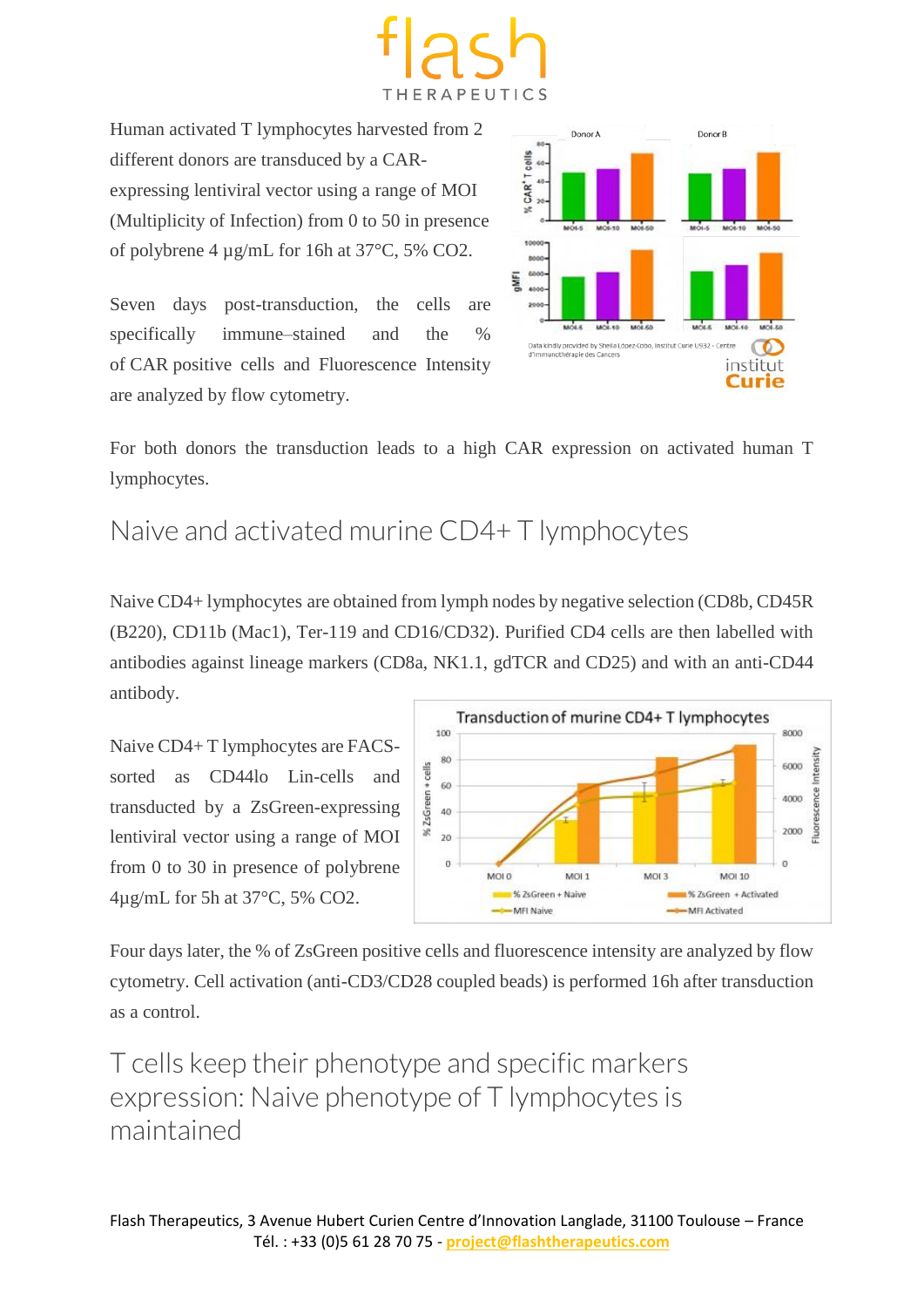

Naive CD4+ T lymphocyte are transduced by a ZsGreen-expressing lentiviral vector at MOI 10 in presence of polybrene 4µg/mL for 5h at 37°C, 5% CO2.

The naive phenotype of T cells is characterized by a low expression of CD44, which is an indicative marker for effector-memory T-cells, no expression of CD25 which is expressed specifically on stimulated T cells, nor CD69 which is an early marker of activation. Ly6 is down regulated on activated cells and it is thus found expressed on naive T cells.

Transduced T cells thus exhibit their original cell phenotype without any changes of T cells specific markers expression attesting that the composition of this pure batch of lentiviral vector does not have any impact on T cells phenotype.

Regulatory murine CD4+ T lymphocytes



GFP-expressing CD4+ regulatory T lymphocyte (Tregs) are obtained from FoxP3-GFP mice. Tregs are FACS-sorted as GFP positive cells, then transduced by a tdTomato-expressing lentiviral vector at MOI 10 in presence of polybrene  $4\mu$ g/mL for 5h at 37°C, 5% CO<sub>2</sub>. Five days post-transduction, the % of tdTomato positive cells and Fluorescence Intensity are analyzed by cytometry.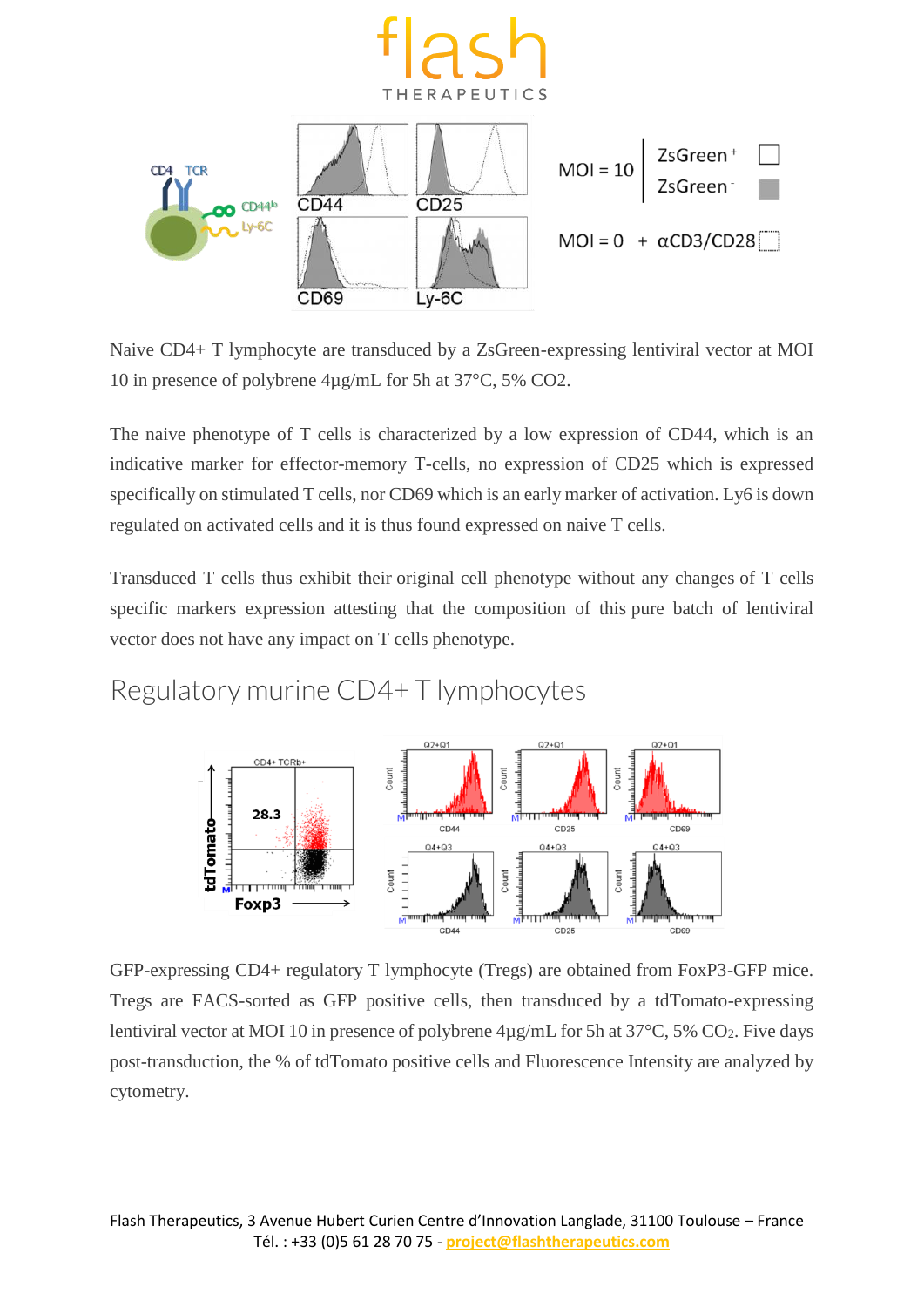

## Human NK cells

Transduced human NK cells can efficiently kill and be engrafted:



hNK CD56+ CD3- Cord blood cells are cultivated using the G-Rex® system (Wilsonwolf), in presence of IL-2, IL-15 and IL-21 and activated with artificial APCs. hNK cells are transduced twice at MOI 50 with a ZsGreen-expressing lentiviral vector. Five days post-transduction, the % of CD56+ CD3- ZsGreen positive cells is analyzed by cytometry.

Transduced hNK cells are fully functional. They can efficiently kill HL60 and MOLM14 target cells in vitro (17h incubation at various Effector: Target cells ratio)